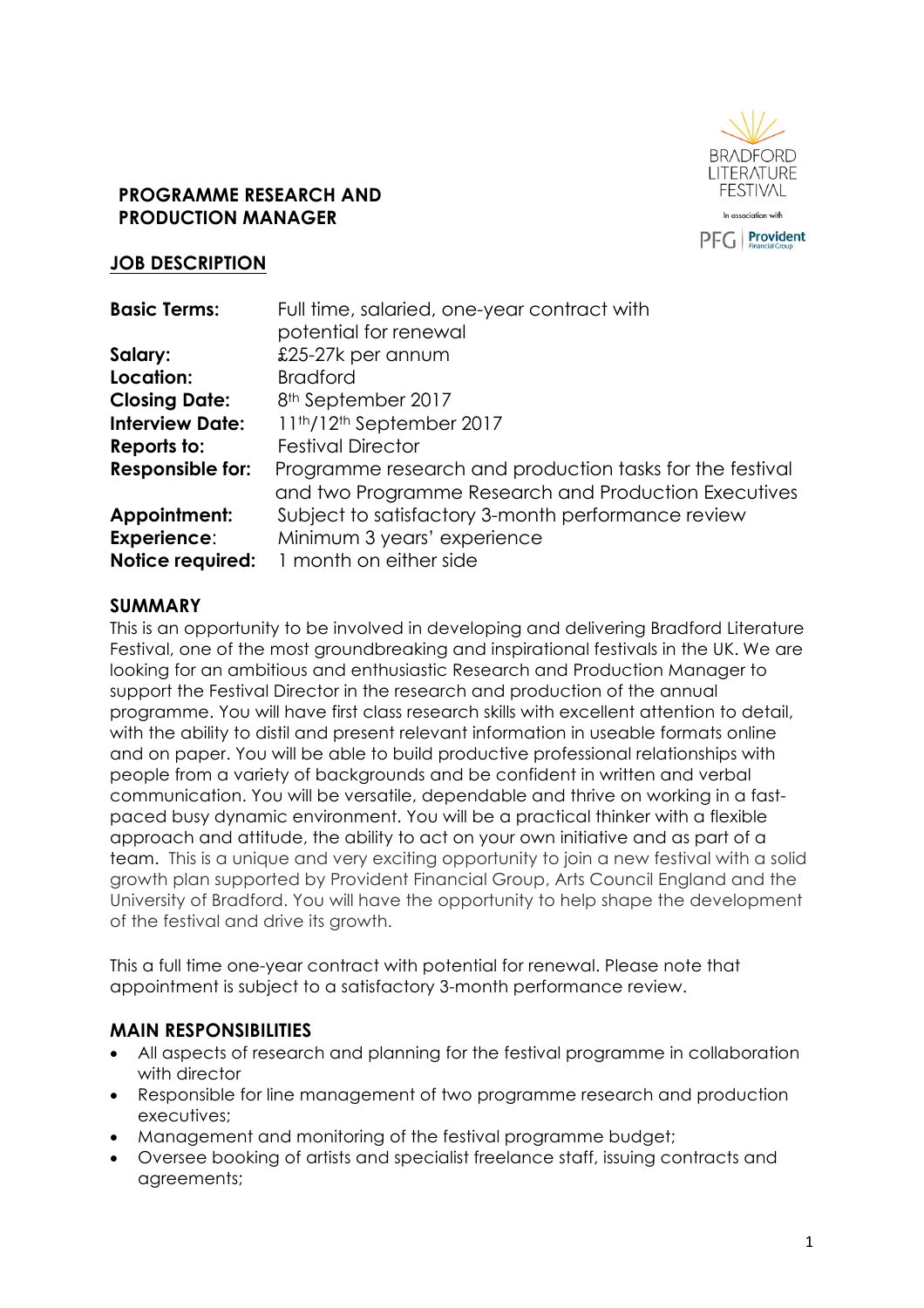- Responsible for day to day liaison with authors and their PR's, ensuring that excellent relationships are sustained with all artists and that their practical requirements are met, e.g. accommodation, transport, visa logistics;
- Undertake in-depth programme research to produce and collate information on a range of different topics to identify potential speakers, artists, writers, and films as specified by the director;
- Use a wide range of online research sources and materials, distilling large volumes of research information;
- Ensure the provision of timely information about the programme and artists to support marketing, PR and sponsorship activity including collation of photographs, text and other information;
- Prepare meticulous contact lists and update the research database;
- Maintain accurate and up to date records for all research information in an accessible form, available to other team members;
- Liaise with artists, publishers, and agents to secure artist appearances at the festival as directed by the Festival Director;
- Communicate with artists/their management, Festival Director, and Operations Manager to facilitate event scheduling;
- Provide detailed and accurate research briefings to assist the Festival Director with meetings and press appearances;
- Contribute to grant applications;
- Assist the Festival Director in developing evaluation strategies and recording information towards the festival evaluation;
- Play an active, collaborative role as a key member of the festival team, working together flexibly to meet Festival deadlines;
- Assist the festival team as required at busy times in the festival cycle, e.g. marketing, PR, and special events;
- Undertake any other tasks for the performance of the job as may be reasonably required by the Festival Director.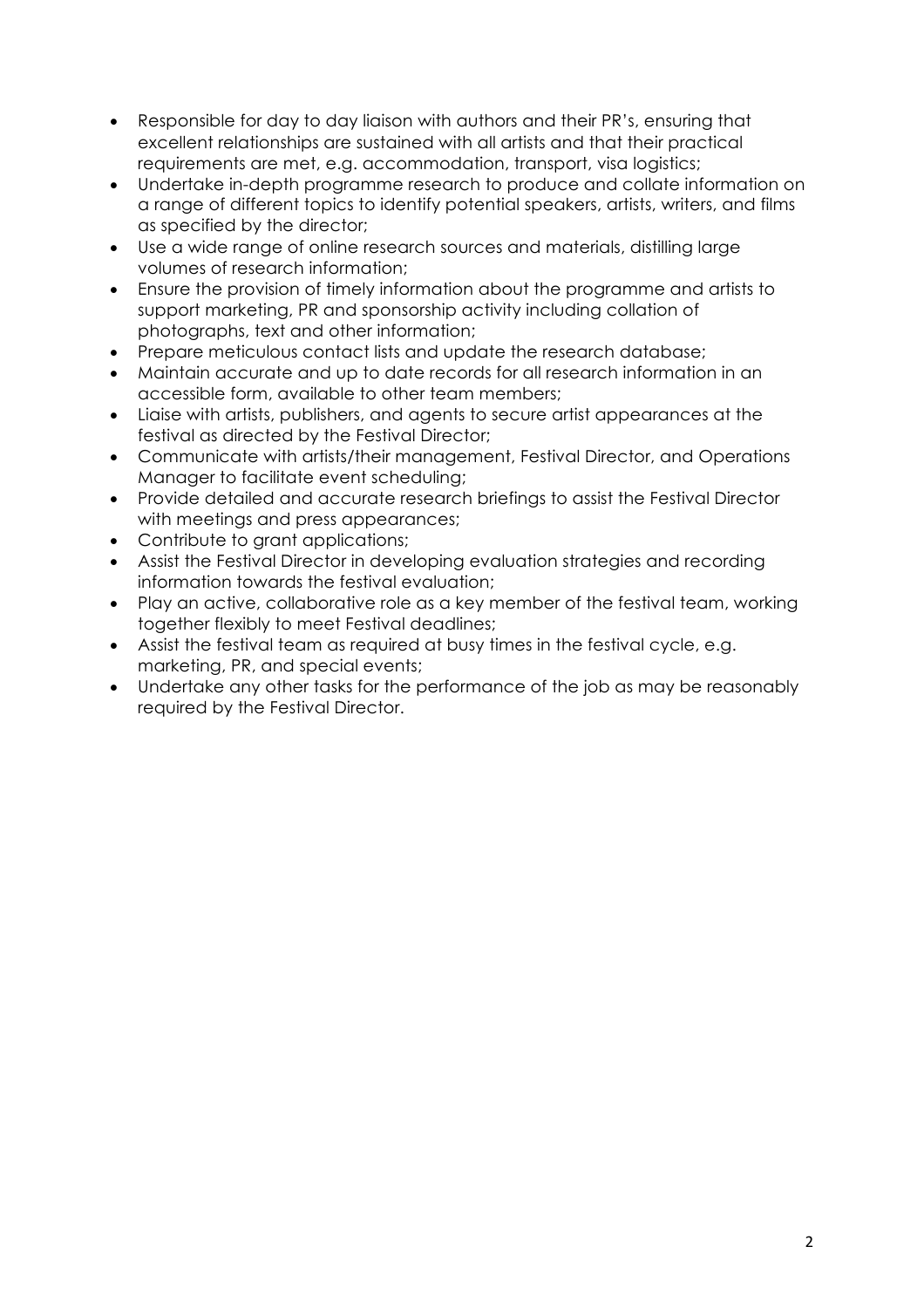# **JOB SPECIFICATION**

## **Essential**

- Minimum of three years' experience of research, arts or media working;
- Graduate qualification;
- High level and in-depth research skills online, on paper and in presentation;
- Graduate or higher level qualification/or equivalent work experience;
- Previous experience of planning, coordination and simultaneously running multiple activity strands in a high pressured and dynamic environment;
- A creative thinker, able to contribute programming ideas;
- Excellent verbal and written communication skills;
- Excellent software skills (PowerPoint, Word, Excel);
- A multi-tasker, able to work on multiple leads/strands of activity simultaneously;
- Good time manager, able to prioritise their own and others' workloads across a number of strands;
- Tenacious and attentive to detail, able to see an idea through to completion;
- A fast learner with the ability to research new areas in depth and quickly;
- A people person able to relate well to a wide spectrum of individuals of different backarounds;
- A creative and practical thinker; able to act on their own initiative;
- Ability to work in a team;
- Flexible, enthusiastic, versatile, dependable;
- Proactive, tenacious, innovative and determined;
- Ambitious. Keen to work in a fast, dynamic, growing organisation;
- Able to work flexibly, working out of hours, particularly during the festival period;
- Smart dress code/appearance.

### **Desirable**

• Prior knowledge and experience of one or more art forms/arts sector/festivals.

## **BACKGROUND**

Bradford Literature Festival is an innovative, exciting new festival on the UK's literary landscape. Bold and ambitious both in its outlook and programming, it is turning Bradford into a regional, national and international cultural destination.

This year, the festival has packed over 300 events into more than 20 iconic venues across ten days, covering topics ranging from the Partition of India to the enduring appeal of Mr Darcy. The festival melds the voices of leading writers, performers, and poets from around the world with newer talent, creating an intellectually stimulating environment in which to tackle the issues that matter most in our world.

If the idea of working in a fast paced, dynamic environment as part of a small team dedicated to creating change sounds exciting, then we'd like to hear from you.

A copy of the illustrated, 178-page, 2017 Bradford Literature Festival brochure is available by post on request from jobs@bradfordliteraturefestival.co.uk.